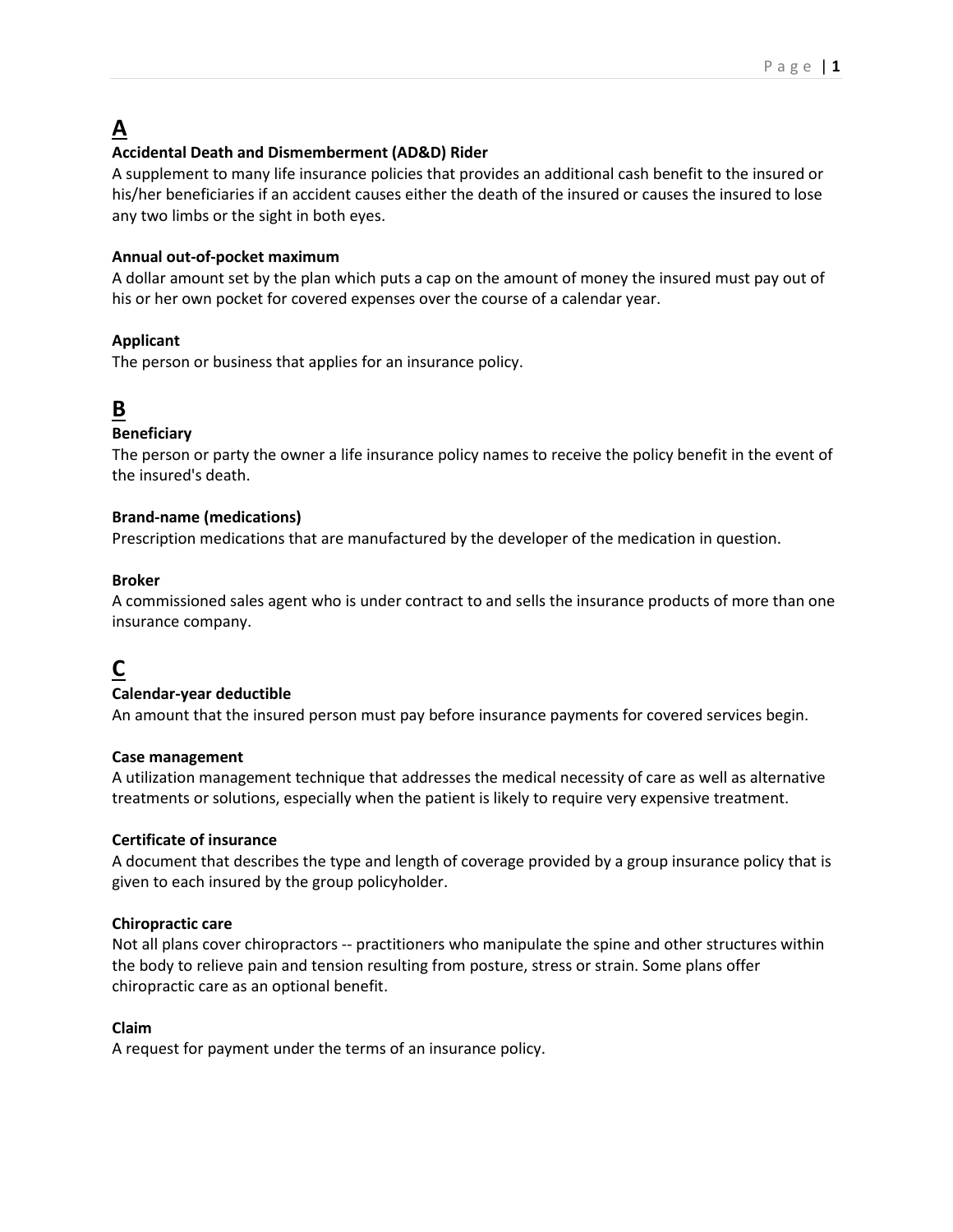#### **Claim examiner**

An insurance company employee who is responsible for carrying out the claim examination process. Also known as claim approver, claim analyst, or claim specialist.

#### **Coinsurance provision**

A specified percentage of the cost of treatment the insured is required to pay for all covered medical expenses remaining after the policy's deductible has been met.

#### **Commission**

The amount of money, usually a percentage of the premiums, that is paid to an insurance agent for selling an insurance policy.

### **Comprehensive major medical policy**

A health insurance policy that covers both major medical coverages (i.e., hospitalization and surgeries) and basic medical expense coverages.

### **Copay**

(1) A fee that many insurance plans require an insured to pay for certain medical services (such as a physician's office visit). (2) An amount that the insured must pay toward the cost of each prescription under a prescription drug plan.

# **D**

#### **Deductible**

A flat amount of covered medical expenses that an insured must incur before the insurer will make any benefit payments under a medical expense policy.

#### **Dental -- benefits**

Some health plans offer dental care as an optional benefit or rider that you or your employees may decide to add at an additional cost.

### **Dependent**

A person for whom the insured has some legal obligation to. For most plans, it is the insured's spouse and/or children. Some plans also allow non-traditional spousal relationships (significant other, lifepartner, etc.) to be considered a dependent with some additional certifying paperwork.

#### **Domestic partner**

Domestic partners are commonly defined as "two adults who share an emotional, physical and financial relationship similar to that of a married couple but who either choose not to marry or cannot legally marry. They share a mutual obligation of support for the basic necessities of life." Additionally, some carriers may require that domestic partners own property together to qualify.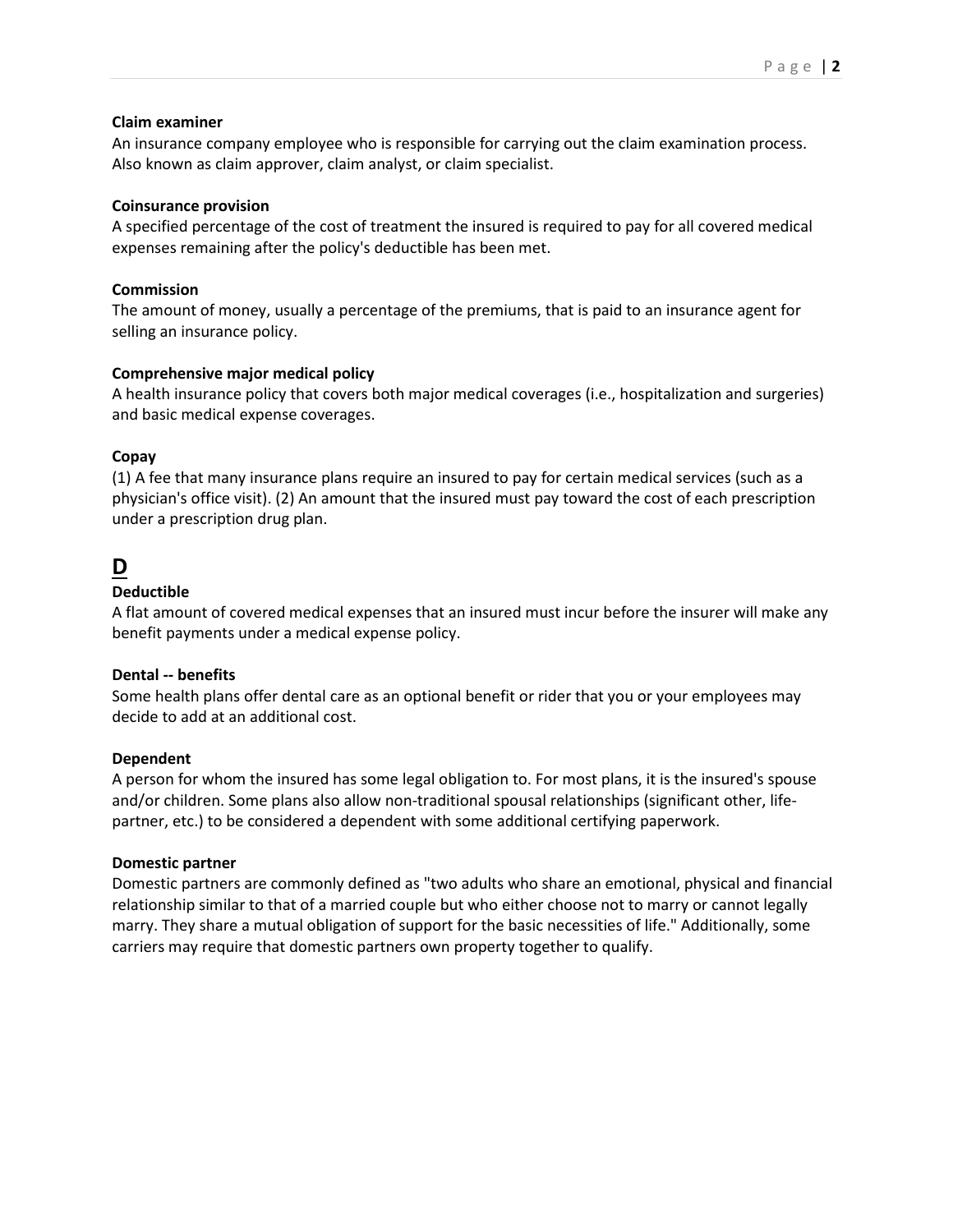#### **Dual choice**

Dual choice allows the employer to offer his employees not one, but two health plans. Instead of picking the least expensive plan for all employees, Dual Choice lets employees choose the type of plan that best meets their needs or budgets. Usually, this is a choice of an HMO and PPO, or HMO and POS. The employer will typically pay a portion of the premium in these plans, and the employee will pay the balance. Here are a few approaches:

- An employer may pay for the lower cost plan and employees may buy up to the more expensive plan.
- An employer may pay a set amount per month for every employee.
- An employer may charge all employees the same amount and pay the balance, regardless of the plan each employee selects.

# **E**

### **Effective date**

The specified date of when the health insurance policy is to begin.

### **Emergency care**

Most plans cover emergency care in a hospital emergency room if it is an extremely urgent medical emergency, even if the hospital you are taken to is not in the plan's network. It is possible, however, that after your condition has been stabilized, you would be transferred to a participating plan hospital.

#### **Emergency-room visit**

A visit to a hospital for treatment of an accidental injury or for emergency medical care. To qualify as an emergency, the symptoms must be sudden, severe and require immediate medical attention. Some states judge emergencies by the "prudent layperson" law, meaning that the health plan must cover a trip to the emergency room "if a prudent layperson, acting reasonably, would have believed that an emergency medical condition existed." Keep in mind that some plans won't cover a trip to the emergency room if the symptoms appeared more than 24 hours earlier.

### **Employee contribution**

The amount of premium the employer requires the employee to pay towards his or her health insurance.

### **Enrollment or eligibility period**

The time during which a new group member may first enroll for group insurance coverage.

#### **Exclusions and limitations**

Conditions, situations and services not covered by the health plan.

# **F**

### **Fee schedule payment structure**

A fee structure used by insurers under which the insurance company places caps or limits on the dollar amounts that it will reimburse providers covered medical procedures and services, both in and out-ofnetwork if applicable. Also known as a limited fee schedule.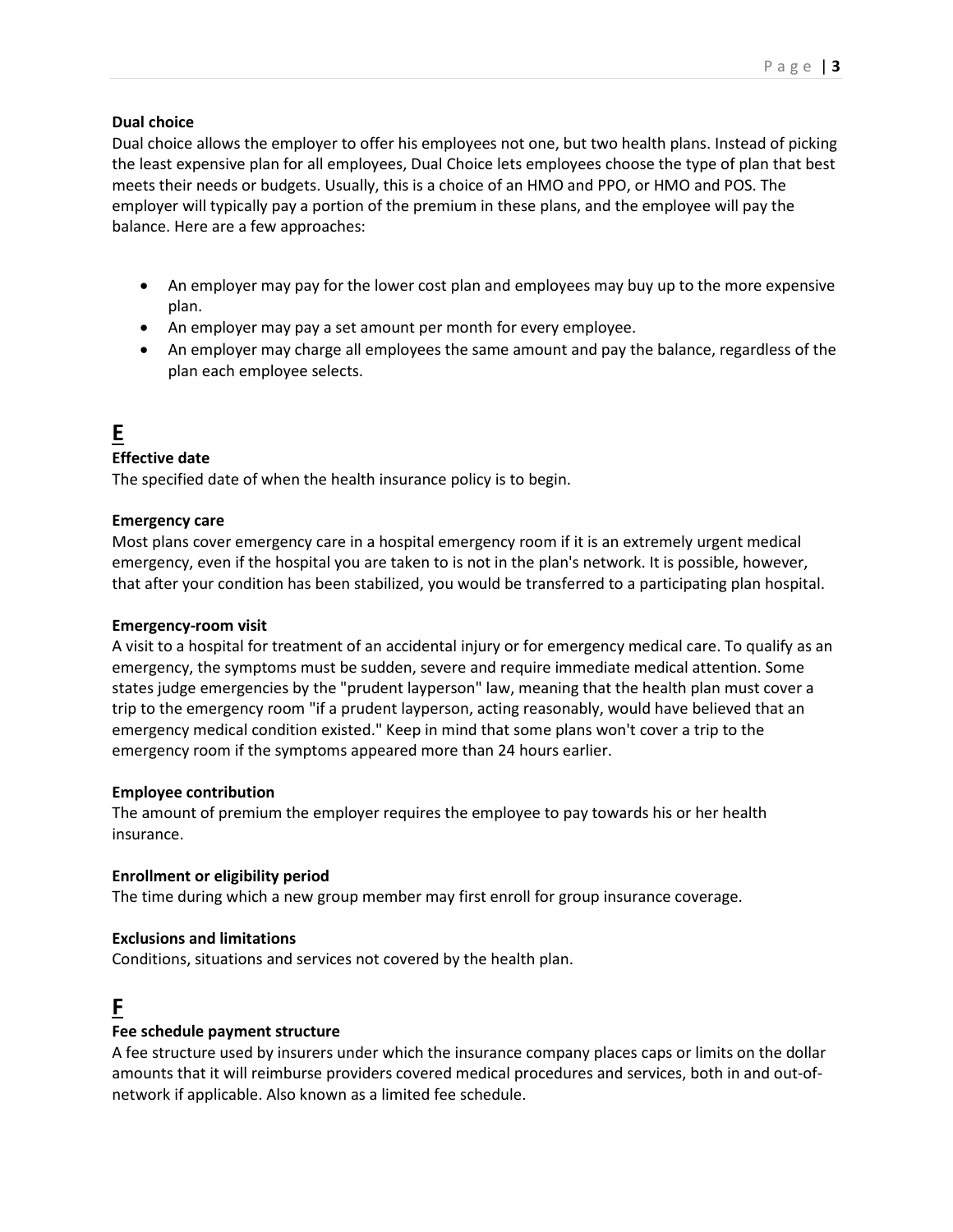#### **Fee-for-service plan**

Also called an indemnity plan. A health insurance plan that allows the insured to use any medical provider that he or she chooses. As such, there are no networks to utilize.

#### **Flex-term medical coverage**

See "short-term medical coverage."

#### **Formulary drugs**

Formulary drugs generally have a lower copay. A formulary drug is one that has been thoroughly reviewed by a team of expert pharmacists and physicians; these drugs have been identified as safe, effective and beneficial to members for treating medical conditions. When deciding between drugs which are equally safe and effective, the formulary team also considers the relative costs of medications. These savings are then passed on to you through lower premiums.

#### **Fully insured plan**

A group insurance plan for which an insurance company bears the responsibility of making all claim payments.

#### **Fully self-insured plan**

A group insurance plan under which the employer takes complete responsibility for all claim payments and related expenses rather than purchasing coverage from an insurance company.

# **G**

### **Gatekeeper**

A term used to describe the primary care physician's role in a managed care plan; this role is to authorize all services delivered to the insured by other physicians or health care providers. Thus, whenever you wish to see a physician other than your primary care physician, you must first obtain his or her permission (via a referral).

#### **Generic (medications)**

When a new drug is put on the market, the pharmaceutical company patents it under a brand name. The company has the exclusive right to sell the drug under this name, but once its patent expires, other companies can sell the same drug under its chemical, or generic, name. Generic drugs are typically cheaper than brand-name drugs, but the Food and Drug Administration requires generic drug manufacturers to show that a generic drug "delivers the same amount of active ingredient in the same time frame as the original product."

### **Group term life**

A life-insurance plan that provides employees with additional coverage at economical group rates.

### **Guaranteed renewable policy**

A health insurance policy that the insurer is required to renew -- as long as premiums are paid -- at least until the insured attains the age limit specified in the policy, or the policy is cancelled by the insured. The insurer may increase the premium rate for any class of guaranteed renewable policies.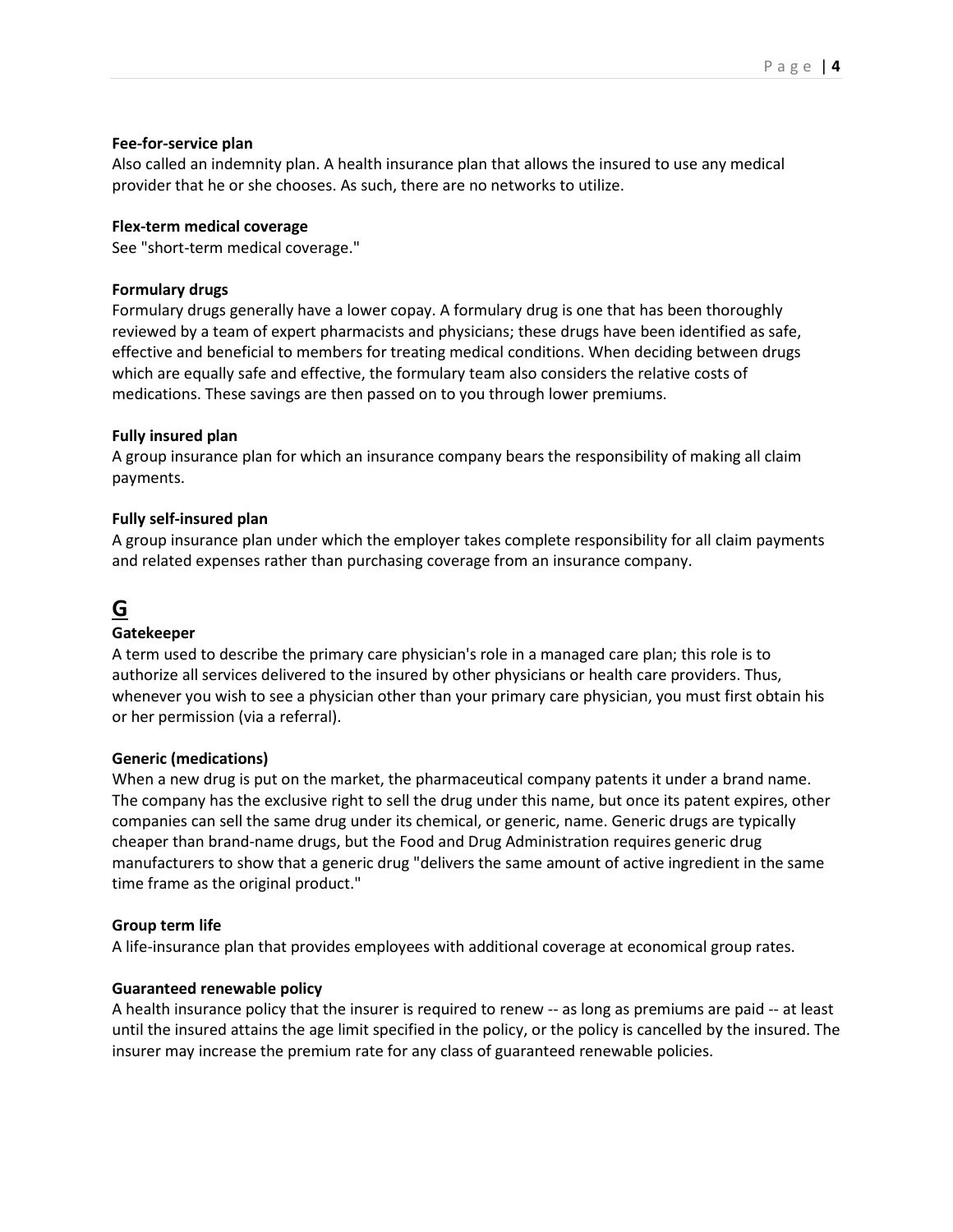# **H**

### **Health care provider**

A doctor, hospital, laboratory, nurse or anyone else who delivers medical or health-related care.

#### **Health insurance**

A type of insurance that provides protection against the risk of financial loss resulting from the insured person's sickness, accidental injury or disability.

#### **Health insurance Portability and Accountability Act of 1996 (HIPAA)**

Under this federal law (known as HIPAA), group health plans cannot deny coverage based solely on an individual's health status. This law also gives employees who change or lose their jobs better access to health coverage, guarantees renewability and availability to certain employees and limits exclusions for pre-existing conditions. For example, under this law, group health plans must credit any employee the amount of time that they spent on any health plan prior to the new plan, which is known as "prior credible coverage." A pre-existing condition will be covered without a waiting period when an employee joins a new group plan if the employee has been insured for the previous 12 months with credible health insurance, with no lapse in coverage of 63 days or more. This means that if an employee has been insured for 12 months or more, the employee will be able to go from one job to another and his or her pre-existing coverage will remain intact -- without additional waiting periods. However, if an employee has a pre-existing condition and was not covered previously for 12 months before joining a new plan, the longest the employee will have to wait for their pre-existing coverage to be covered is 12 months.

#### **Health Maintenance Organization (HMO)**

A health care financing and delivery system that provides comprehensive health care for subscribing members in a particular geographic area using managed care techniques. Most HMOs require that you only utilize physicians within their network, often going so far as to require you to choose a primary care physician who directs most courses of your treatment.

#### **Home health care**

Skilled medical care and other health care services that you receive in your home for the treatment of an illness or injury. Some insurance plans don't provide this kind of coverage, or provide it only for a limited amount of time.

# **I**

### **Indemnity plan**

Also called a fee-for-service plan. A health insurance plan that allows the insured to use any medical provider that he or she chooses. As such, there are no networks to utilize.

### **Individual Practice Association (IPA)**

A type of open-panel HMO that contracts with an association of physicians who agree to provide services for HMO members.

#### **Inpatient surgery**

Medical procedures which require the patient to spend at least one night at the hospital. Most plans limit the amount of time an inpatient may stay at the hospital following surgery.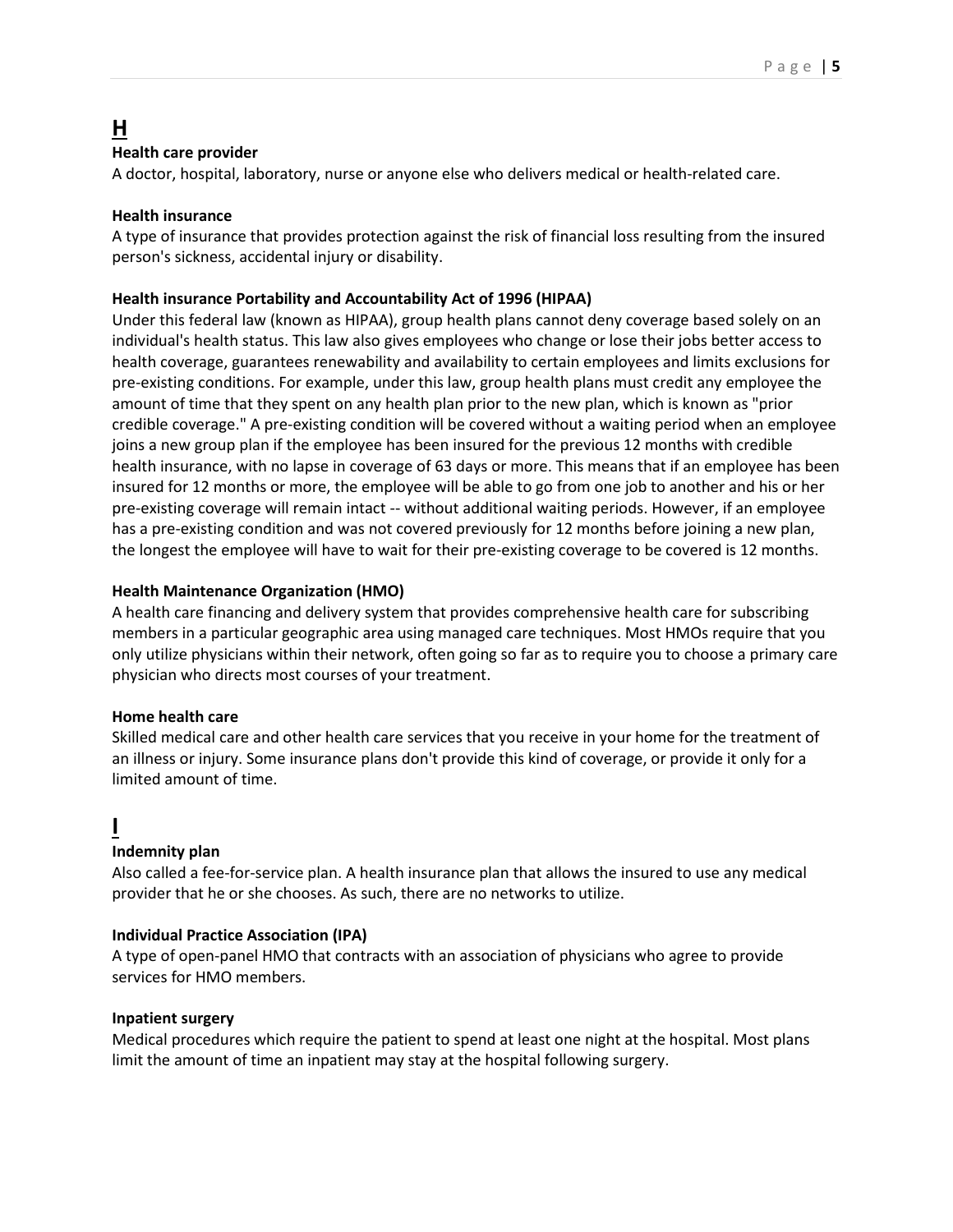#### **Insurance agent**

A person authorized by an insurance company to represent the company in its dealings with applicants for insurance.

## **Insured**

The person whose life or health is insured under an insurance policy. Also referred to as a "member."

# **J**

Sorry, we have no glossary items beginning with the letter "J".

# **K**

Sorry, we have no glossary items beginning with the letter "K".

# **L**

## **Life dependent**

This option is offered by some plans to provide a set amount of life insurance for the insured's spouse, domestic partner or children.

### **Lifetime maximum**

The maximum amount of money a plan will pay towards healthcare services over the course of the insured's lifetime.

# **M**

### **Major medical insurance plan**

A type of traditional medical expense coverage that provides substantial benefits for hospital surgical expenses and physicians' fees.

### **Managed care**

A method of integrating the financing and delivery of health care within a system that seeks to manage the cost, accessibility and quality of care.

### **Maternity coverage**

Many individual plans and some small-group plans for groups of fewer than 15 employees don't cover the costs associated with pregnancy and birth. However, federal law requires that group plans cover maternity if a group has 15 employees or more.

### **Member**

The person whose life or health is insured under an insurance policy. Also referred to as the "insured."

### **Mental health - inpatient**

Inpatient mental health care is generally reserved for severe mental health problems, such a schizophrenia and severe depression. State laws vary widely on the degree to which insurance companies must cover mental illness. Most plans do provide some coverage, though there may be limitations such as the severity or nature of the illness and the duration of care.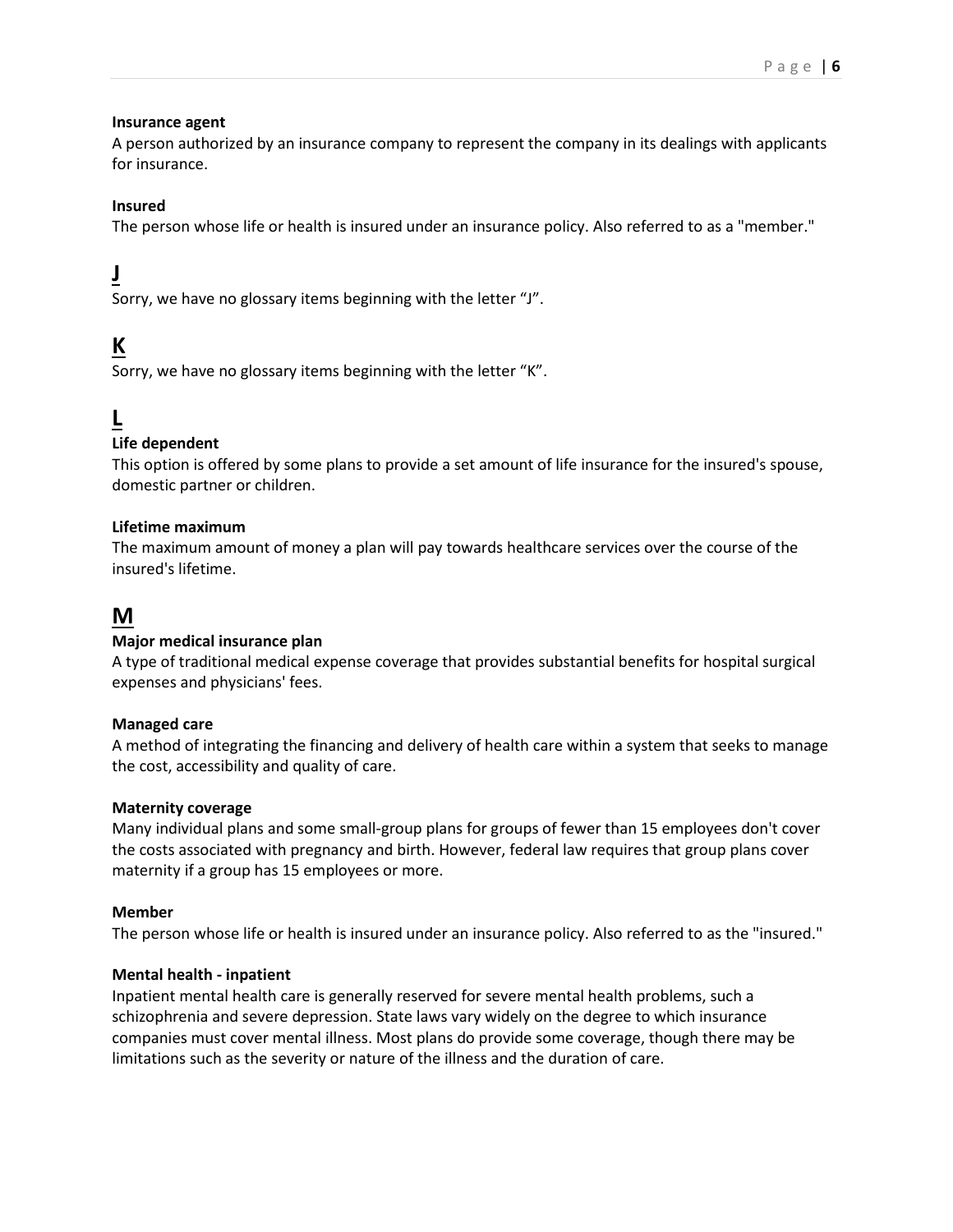### **Mental health - outpatient**

Outpatient mental health benefits are generally divided into two categories, severe and non-severe health care. State laws vary widely on the degree to which insurance companies must cover mental illness. Most plans do provide some coverage, though there may be limitations such as the severity or nature of the illness and the duration of care.

# **MSA -- benefits**

The newest choice in health insurance for the self-employed, Medical Savings Accounts (MSAs) allow you to build up a tax-free savings account to pay for routine medical expenses.

You build the account with tax-free dollars, and they remain tax-free while your MSA is active. Your MSA is used in conjunction with a high-deductible insurance policy.

With the high-deductible insurance plan, the cost of an MSA can be kept competitively low. Tax-free dollars and an affordable price save you money.

# **N**

# **Network**

A group of doctors, hospitals and other health-care providers contracting with a health plan, usually to provide care at special rates and to handle paperwork with the health plan.

## **Non-formulary drugs**

Non-formulary drugs often require a higher copayment. Non-formulary drugs are those that have not yet been reviewed or have been denied formulary status, typically because they offer no extra benefit over the drugs already on a plan's formulary list.

### **Non-severe mental health**

Non-severe mental health problems are generally psychologically-based, such as phobias, manias and mild-to-moderate depression. In most cases, these problems can be treated without a stay at a treatment facility.

# **O**

### **Office visit**

Any time you visit a doctor at his or her office for medical care.

### **Out-of-network**

Health care services received outside the HMO, POS or PPO network.

### **Out-of-pocket expense**

Any medical care costs not covered by insurance, which must be paid by the insured.

### **Outpatient surgery**

Surgery that does not involve an overnight stay in a hospital.

# **P**

### **Physical therapy**

Not all plans cover physical therapy -- a program of special exercises that can help an injury heal without restricting movement or limiting function.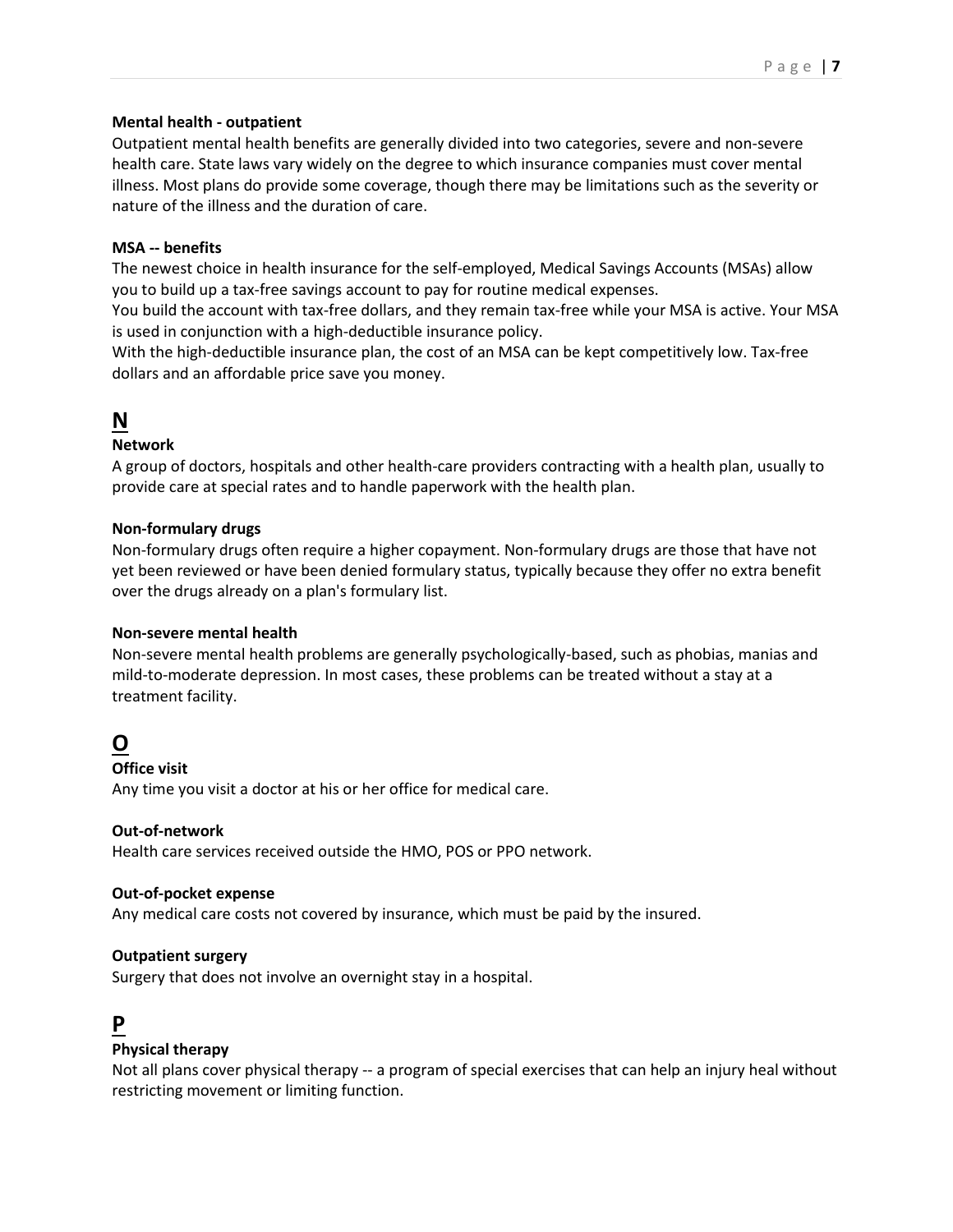#### **Point-of-service plan**

An HMO plan that also incorporates an indemnity plan option allowing members to obtain medical care from providers outside of the HMO network at a reduced benefit and at greater out-of-pocket expense.

### **Policy**

A written document that contains the terms of the contractual agreement between an insurance company and the owner of policy.

#### **Policy year**

The period of time that the policy is to remain in force.

#### **Policyowner**

The person or business that owns an insurance policy.

#### **Portable coverage**

Group insurance coverage that can be continued by an insured employee who leaves the covered group.

#### **Pre-admission certification**

A component of utilization review under which the utilization review organization determines whether an insured's proposed non-emergency hospital stay or some other type of care is most appropriate and what the length of an approved hospital stay may be.

#### **Pre-existing condition**

(1) According to most individual health insurance policies, an injury that occurred or a sickness that first appeared or manifested itself before the policy was issued and that was not disclosed on the application for insurance. (2) According to most group health insurance policies, a condition for which an individual received medical care during the three months immediately prior to the effective date of his coverage.

### **Pre-existing conditions provision**

A health insurance policy provision stating that benefits will not be paid for any illness and/or condition that existed prior to one becoming an insured under the particular health plan in question, until the insured has been covered under the policy for a specified period.

### **Preferred provider organization (PPO)**

An organization where providers are under contract to an insurance company or health plan to provide care at a discounted or negotiated rate. Typically, you can see any doctor in the PPO network without requiring special approval, and you usually do not need to choose a primary care physician. Most PPOs will also allow you to seek care outside of the PPO network; however, the benefits are usually reduced and the insured has a greater out-of-pocket expense.

#### **Premium**

A specified amount of money that the insurer receives in exchange for its promise to provide health insurance to an individual or a group.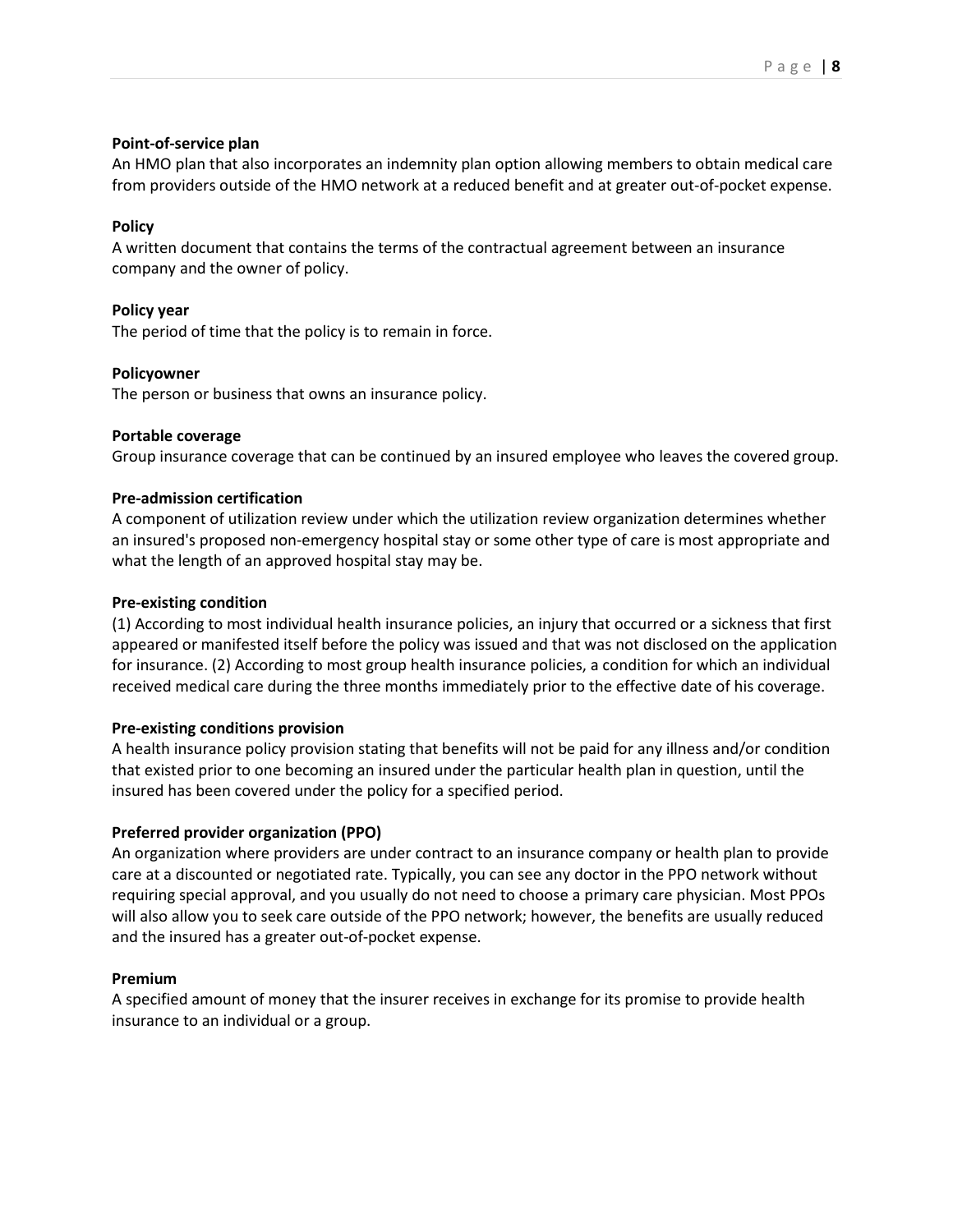### **Prescription drug coverage (Rx)**

A type of specified expense coverage that provides benefits for the purchase of drugs and medicines prescribed by a physician and not available over-the-counter. Often a plan will provide a prescription drug card that allows the insured to obtain medications by simply paying a copay at a participating pharmacy.

# **Primary Care Physician (PCP)**

A general or family practitioner who serves as the insured's personal physician and first contact with a managed care system. The PCP will usually direct the course of your treatment and/or refer you to other doctors and/or specialists in the network.

## **Probationary period**

The length of time that a new group member must wait before becoming eligible to enroll in a group insurance plan.

# **Q**

# **Quote**

The preliminary amount of premium the insured and/or group will pay per month before underwriting factors are considered.

# **R**

## **Renewal date**

The specified date of when the health insurance coverage will renew for another period, typically one year.

### **Routine annual exam**

A yearly medical "checkup," during which your doctor will perform simple medical care such as checking your height, weight, vision and blood pressure, as well as screening for problems like colon cancer, cervical cancer, prostate cancer and high cholesterol.

### **RX drug: formulary/non-formulary**

Some plans divide all drugs into two categories: formulary or non-formulary. If you have drug coverage, your prescription (RX) copayment may be different for formulary and non-formulary drugs.\

# **S**

# **Severe mental health**

As defined by the American Psychiatric Association in their Diagnostic and Statistical Manual (DSM), severe mental illness includes the following disorders: schizophrenia, schizoaffective disorder, bipolar disorder (manic-depressive illness), major depressive disorders, panic disorder, obsessive-compulsive disorder, pervasive developmental disorder or autism, anorexia nervosa and bulimia nervosa. Such problems generally require at least occasional inpatient care.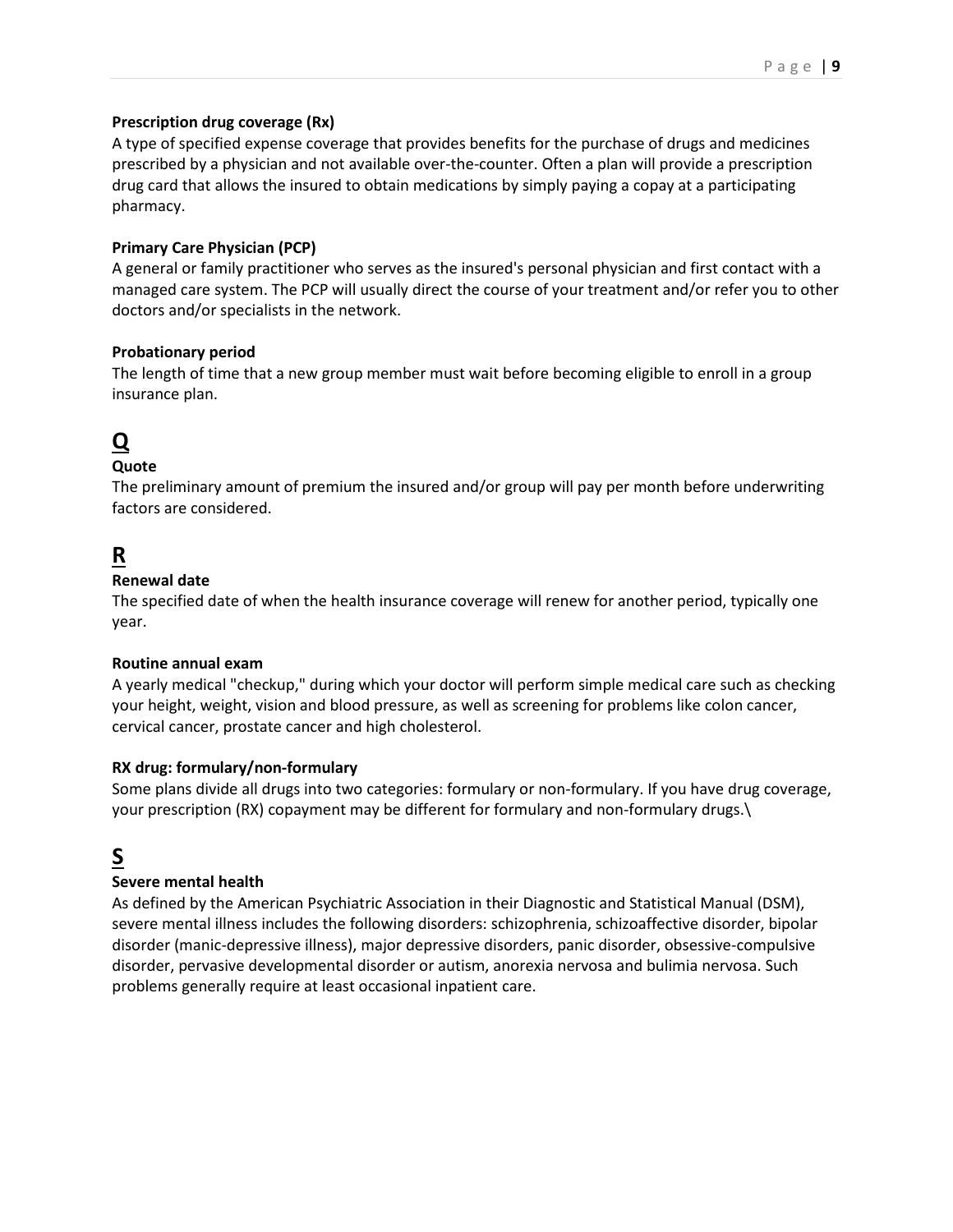### **Short-term disability**

This type of coverage pays a percentage of your salary if you become temporarily disabled, meaning that you are not able to work for a short period of time due to sickness or injury (excluding on-the-job injuries, which are covered by workers compensation). The per-week amount is usually 50, 60 or 66 2/3 percent of your weekly salary, and lasts for a period of time specified by the plan.

#### **Short-term medical coverage**

Similar to flex-term medical coverage. Short-term medical coverage is a major medical plan designed to protect you in the event of an illness or injury during "gaps" in your traditional medical coverage -- when you are between jobs or plans, a recent graduate, on strike, etc. Short-term plans are not meant to cover routine exams and preventive care; if you are looking for a choice of plan types and the ability to renew your plan beyond one year, a traditional medical plan, while typically more expensive, may be a better fit for your health insurance needs.

#### **Skilled nursing**

A level of care for patients who need intensive, 24-hour nursing supervision. This can take place in the home or in skilled nursing facilities, which offer services such as rehabilitation and specialized nutrition.

#### **Small-group plan**

A health insurance plan that is specifically designed for employers with a number of employees under a specified amount.

#### **Standard Industrial Classification (SIC)**

The Standard Industrial Classification (SIC) system is a series of number codes that attempts to classify all business establishments by the types of products or services they make available. Establishments engaged in the same activity, whatever their size or type of ownership, are assigned the same SIC code. These definitions are important for standardization. Insurance companies use SIC codes to determine specific rates for various industries. HealthInsurance.com uses these codes to ensure that you receive the best possible rate for your occupation.

#### **Standard risk rate**

The risk category that is composed of proposed insureds who have a likelihood of loss that is not significantly greater than average.

#### **Stop-loss provision**

A major medical policy provision under which the insurer will pay 100 percent of the insured's eligible medical expenses after the insured has incurred a specified amount of out-of-pocket expenses in deductible and coinsurance payments.

#### **Supplemental accident**

This kind of coverage provides extra financial security for you and your family in the event of accidental death or dismemberment.

# **T**

### **Term life insurance**

A type of life insurance that provides a death benefit if the insured dies during a specific period.